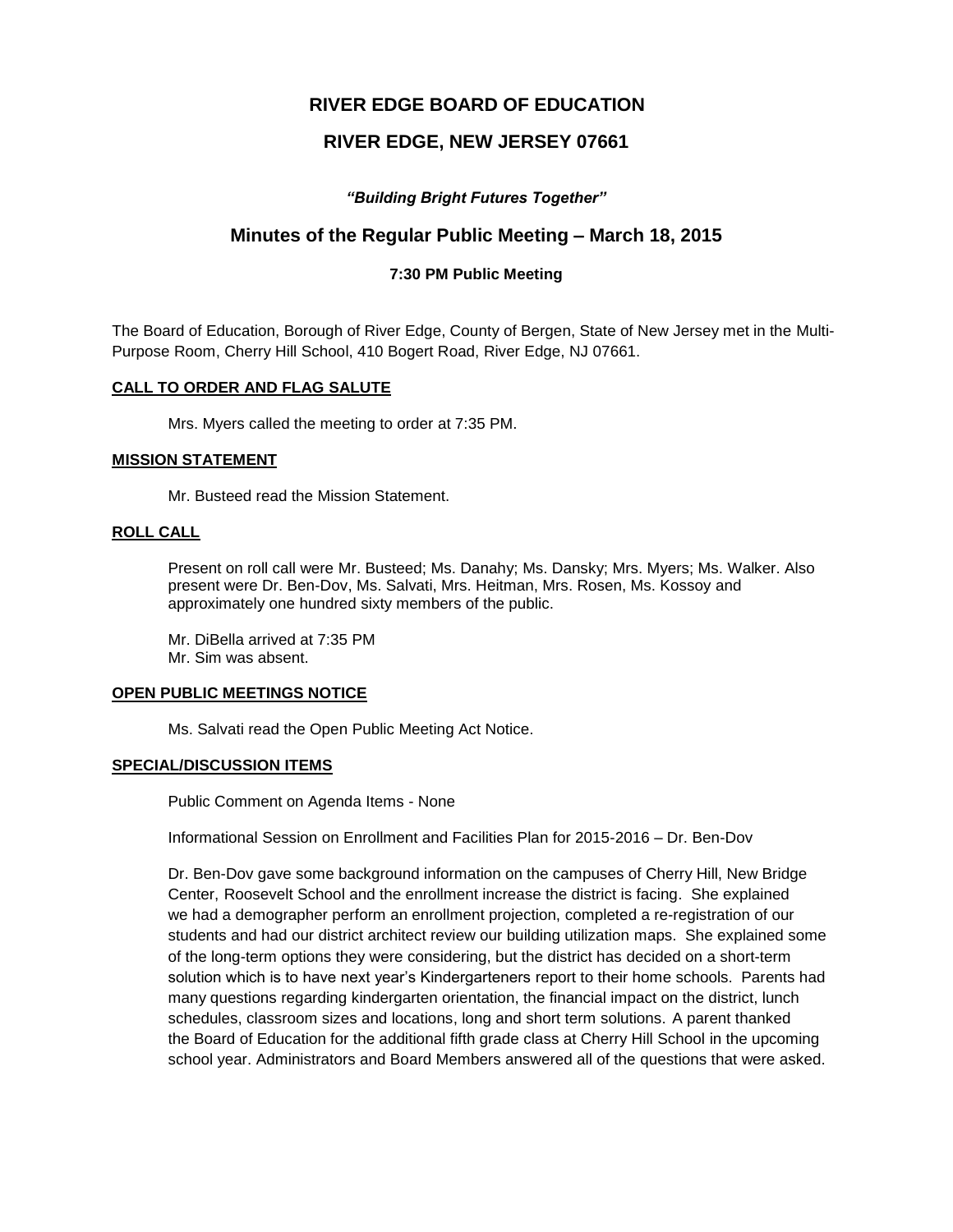### **REPORTS**

### **SUPERINTENDENT**

Dr. Ben-Dov reported on the following:

- PARCC is in its last week of testing. After this week a few make-up tests will need to be taken. Dr. Ben-Dov asked teachers for their feedback on PARCC and the feedback she received was: Technology was not lacking, more work on content is needed, and we need greater clarity of our expectations.
- Next year is a QSAC year for the River Edge School District. The state is addressing QSAC differently. Districts that had high scores on the Statement of Assurance do not need to get a visit from the state. Interdisciplinary Curriculum has to be approved by the Board of Education before September. The curriculum requirement for QSAC is for Boards to modify and adopt most areas of the curriculum after July 2014. Dr. Ben-Dov is working with Mr. Feldman and the supervisors and she will bring it to the board for approval once it is completed.
- Dr. Ben-Dov is interviewing to complete the filling of all maternity leave positions for this school year. She has also began interviews and setting up demos for next year's positions that need to be filled.
- R.E.A.C.H winter edition will come out at the end of March.
- **•** Teacher of the Year Committee will meet on April  $1<sup>st</sup>$  in the Cherry Hill School Library.

### **PRINCIPAL**

Ms. Kossoy reported on the following:

- All three schools have been busy and full of activities.
- In Roosevelt and Cherry Hill Schools our students have been busy participating in March Mathness. These are weekly contests for grades 1-3 and 4-6.
- The children are doing a great job announcing and creating historical math facts in both schools.
- The weather has been nice enough for all students to enjoy outdoor recess.
- Administrators, teachers, and parents are still continuing to read to the students for Read Across America.
- The Leprechauns came to visit all Kindergarten classrooms. They left gold coins and homework passes for all students.
- We are in the final week of PARCC and everything is going well.

### **BOARD SECRETARY**

Ms. Salvati reported on the following:

- $\bullet$  Ms. Salvati had a meeting at the Borough Hall on Monday, March 16<sup>th</sup> to discuss the grant for Safe Routes to School.
- Ms. Salvati stated the Board will be voting on the tentative budget tonight. The submission of the tentative budget is due to the County by Friday.
- The Public Hearing on the budget will be on May  $6<sup>th</sup>$ .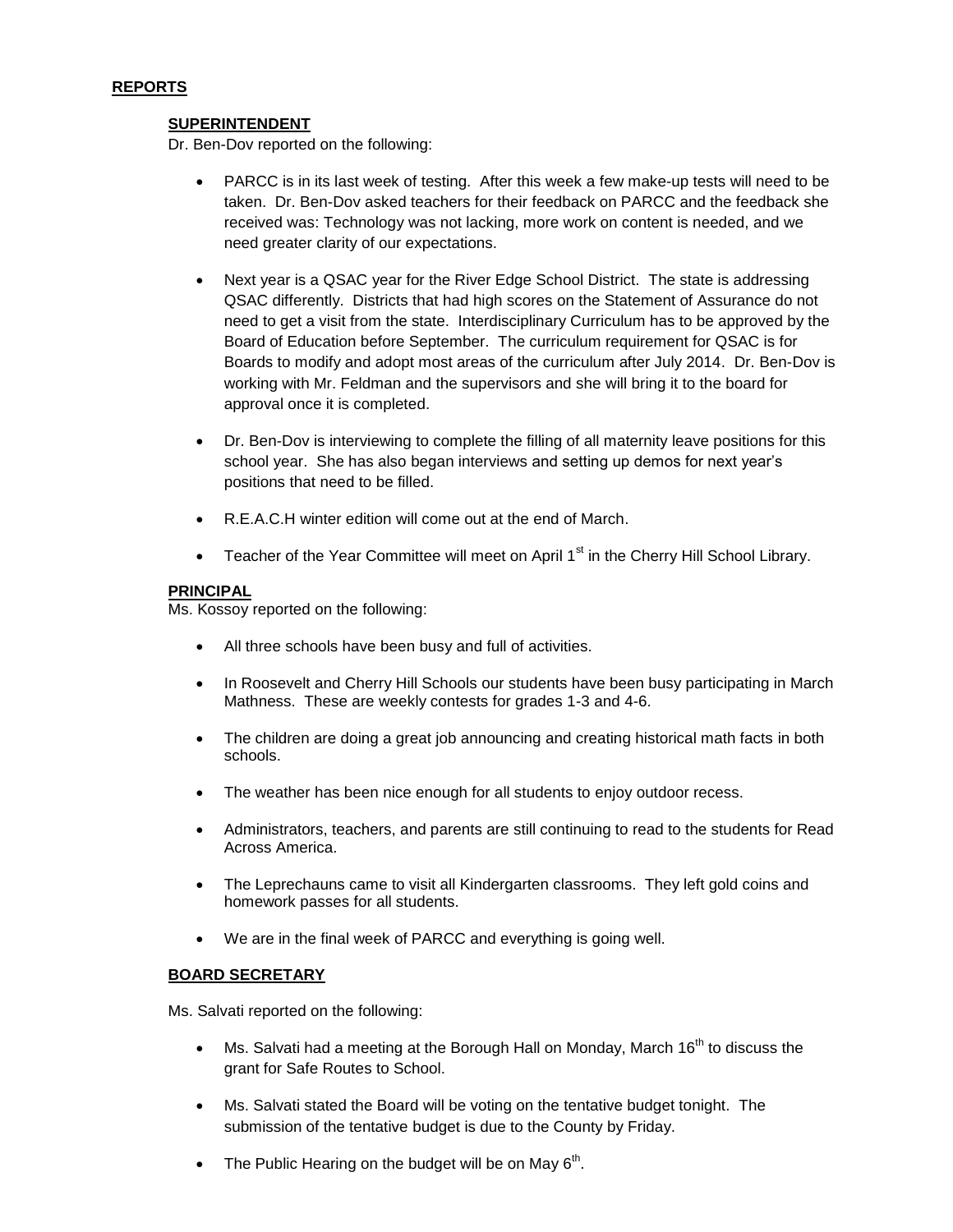Ms. Salvati reported about the details of the budget and the need to go above the 2% tax levy cap. Driving our budget is the surge in enrollment, especially in Kindergarten. The budget includes the addition of two classroom teachers to accommodate the additional students and the additional furniture and supplies needed. The State granted the district an enrollment growth adjustment to the tax levy to provide for the additional students.

## **PRESIDENT**

Mrs. Myers reported on the following:

- $\bullet$  Mr. Alfred Annunziata will attend the April 1<sup>st</sup> board meeting for Ethics Training.
- The  $6<sup>th</sup>$  grade Board of Education Meeting will take place at the May 22<sup>nd</sup> meeting.

## **COMMITTEES**

- $\bullet$  Ms. Dansky stated there will be a Bergen County School Board Meeting on March 24<sup>th</sup> at New Milford High School and a meeting for Bergen County School Boards Presidents' on Saturday, March 28<sup>th</sup> at Roosevelt School. Ms. Dansky spoke about the Personnel and Management Committee Meeting that was held on March 11<sup>th</sup>.
- Ms. Walker spoke about the Curriculum and Instruction Committee Meeting that was held on March 11<sup>th</sup>. They discussed the changes to the Special Education Policies and curriculum in the meeting.
- Ms. Danahy spoke about the Finance and Facilities Committee Meeting on March 11<sup>th</sup>. They spoke about the 2015-2016 budget and tax levy.

### **MOTIONS TO BE ACTED UPON**

# **ADMINISTRATION/POLICY**

Motion by Mr. Busteed Seconded by Mr. DiBella

1. That the Board of Education approve the Minutes of February 18, 2015.

Ayes: Mr. Busteed, Ms. Dansky, Mrs. Myers, Ms. Walker Nays: None, Abstained: Ms. Danahy, Mr. DiBella

Motion by Mr. DiBella Seconded by Ms. Walker

> 2. That the Board of Education approve the staff development and travel as per the schedules for March 2015 including relevant mileage reimbursement. (Addendum)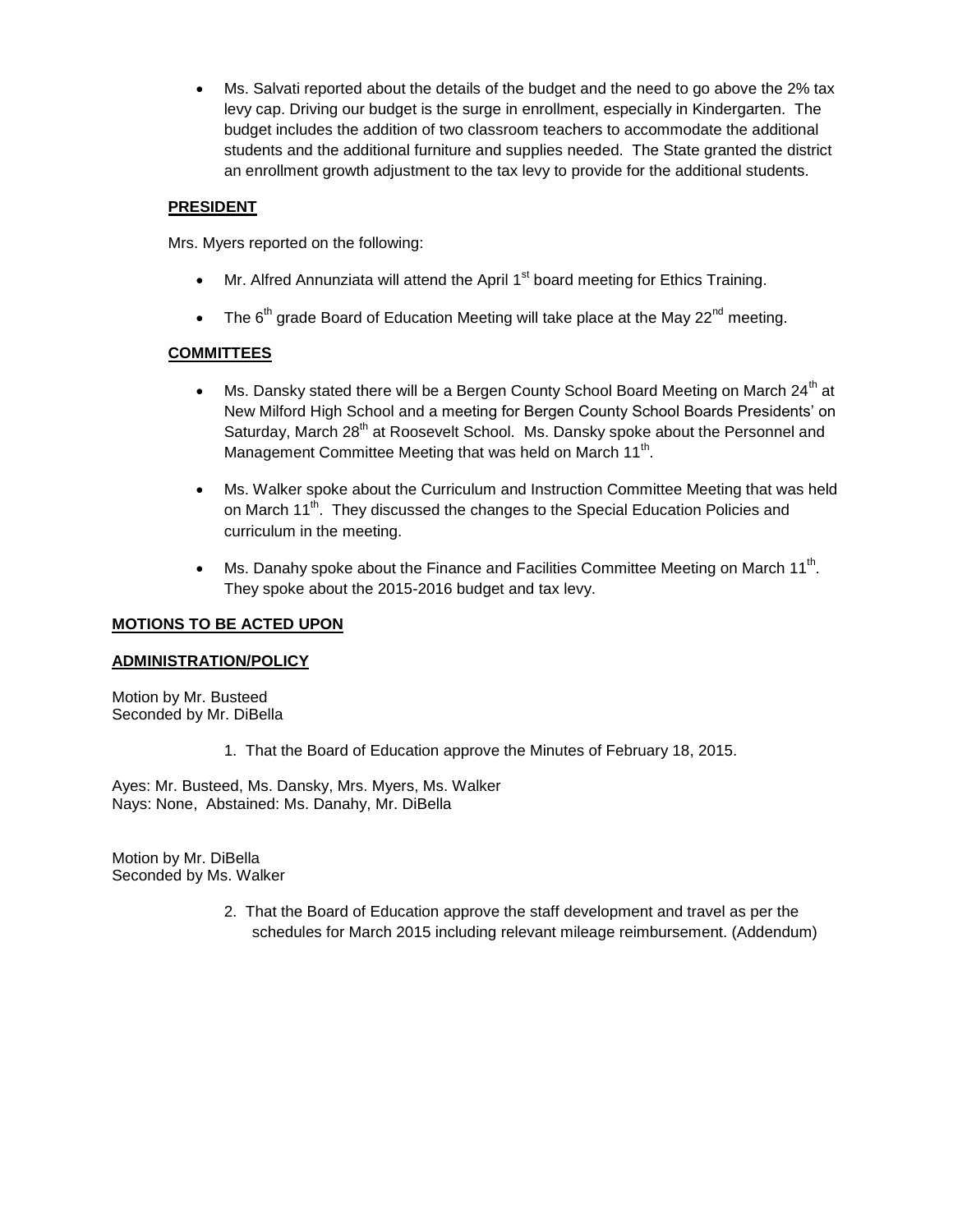| <b>Date</b> | <b>School</b>                   | Grade          | <b>Destination</b>                             | <b>Cost to District</b> |
|-------------|---------------------------------|----------------|------------------------------------------------|-------------------------|
| 4/23/15     | Cherry Hill                     | $\overline{2}$ | <b>Tenafly Nature</b><br>Center<br>Tenafly, NJ | \$960.00                |
| 5/19/15     | Cherry Hill                     |                | Turtle Back Zoo<br>West Orange, NJ             | \$1,055.00              |
| 6/4/15      | <b>Cherry Hill</b><br>Roosevelt | 4,5,6<br>Music | Mahwah High School<br>Mahwah, NJ               | \$65.00                 |
| 6/5/15      | <b>Cherry Hill</b>              | 4              | West Point<br>Highlands Falls, NY              | \$570.00                |

3. That the Board of Education approve the following class trip:

4. That the Board of Education approve the First Reading of the following policies:

| Policy #          | Title                                    |
|-------------------|------------------------------------------|
| 5120              | Assessment of Individual<br><b>Needs</b> |
| 6171.4            | <b>Special Education</b>                 |
| 6171.4/Regulation | <b>Special Education</b><br>Evaluations  |

Ayes: Mr. Busteed, Ms. Danahy, Ms. Dansky, Mr. DiBella, Mrs. Myers, Ms. Walker Nays: None

Motion by Ms. Walker Seconded by Ms. Dansky

> 5. That the Board of Education approve the Minutes, as amended, and Confidential Minutes March 3, 2015.

Ayes: Mr. Busteed, Ms. Danahy, Ms. Dansky, Mrs. Myers, Ms. Walker Nays: None Abstained: Mr. DiBella

**CURRICULUM/EDUCATION** - None

**BUILDING & GROUNDS** – None

### **FINANCE/GRANTS/GIFTS**

Motion by Ms. Dansky Seconded by Ms. Danahy

> 1. That the Board of Education approve the bills & claims dated March 2015 totaling \$741,663.86 including checks #37119 through #37207. Payrolls dated February 13, 2015 and February 27, 2015, totaling \$1,068,268.56 issued therefore, a copy of such warrants list be attached as part of these minutes. (Addendum)

Ayes: Mr. Busteed, Ms. Danahy, Ms. Dansky, Mr. DiBella, Mrs. Myers Nays: None Abstained: Ms. Walker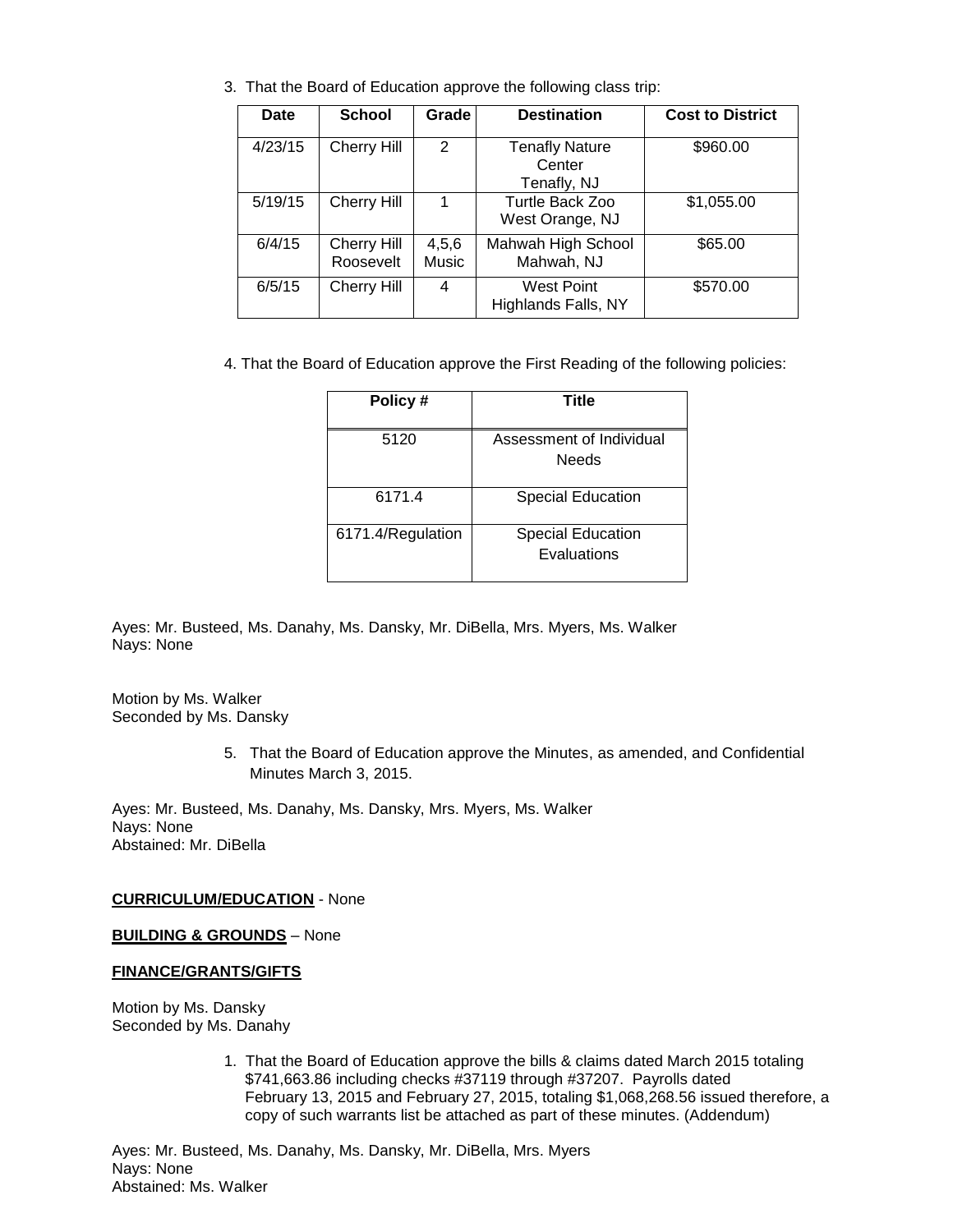Motion by Ms. Danahy Seconded by Mr. Busteed

- 2. That the Board of Education approve the Budget Transfers for the school year 2014- 2015 as of January 31, 2015. (Addendum)
- 3. That the River Edge Board of Education approve the Secretary's and Treasurer's Reports for the period ending January 31, 2015.

Further, we certify that as of January 31, 2015 after review of the secretary's monthly financial report (appropriations section) and upon consultation with the appropriate district officials, to the best of our knowledge no major account or fund has been overexpended in violation of N.J.A.C. 6A:23-2.11 and that sufficient funds are available to meet the districts financial obligation for the remainder of the fiscal year. (Addendum)

Ayes: Mr. Busteed, Ms. Danahy, Ms. Dansky, Mr. DiBella, Mrs. Myers, Ms. Walker Nays: None

Motion by Mr. Busteed Seconded by Mr. DiBella

> 4. That the Board of Education approve the tentative 2015-2016 school budget for submission to the Executive County Superintendent in the amount of \$16,245,785 for the General Fund, \$1,032,244 for the Special Revenue Fund, and \$1,412,478 for Debt Service.

**Further**, that the Board of Education authorize \$14,309,661 as General Fund Tax Levy and \$1,200,950 as Debt Service Tax Levy.

**Be it resolved,** that the Board of Education has been approved by the Department of Education for an adjustment to the base tax levy due to an increase in student enrollment. The District intends to use \$181,900 of this adjustment in 2015-2016 to hire staff and provide necessary supplies and materials**.**

**Be it further resolved**, that the Board of Education has the ability to use an allowable health care adjustment in the amount of \$118,333 but has elected to not use it at this time.

Ayes: Ms. Danahy, Ms. Dansky, Mr. DiBella, Mrs. Myers, Ms. Walker Nays: Mr. Busteed

Motion by Mr. DiBella Seconded by Ms. Walker

> 5. That the Board of Education accept the Cherry Hill School PTO Gifts for the school year 2014-2015. (Addendum)

Ayes: Mr. Busteed, Ms. Danahy, Ms. Dansky, Mr. DiBella, Mrs. Myers, Ms. Walker Nays: None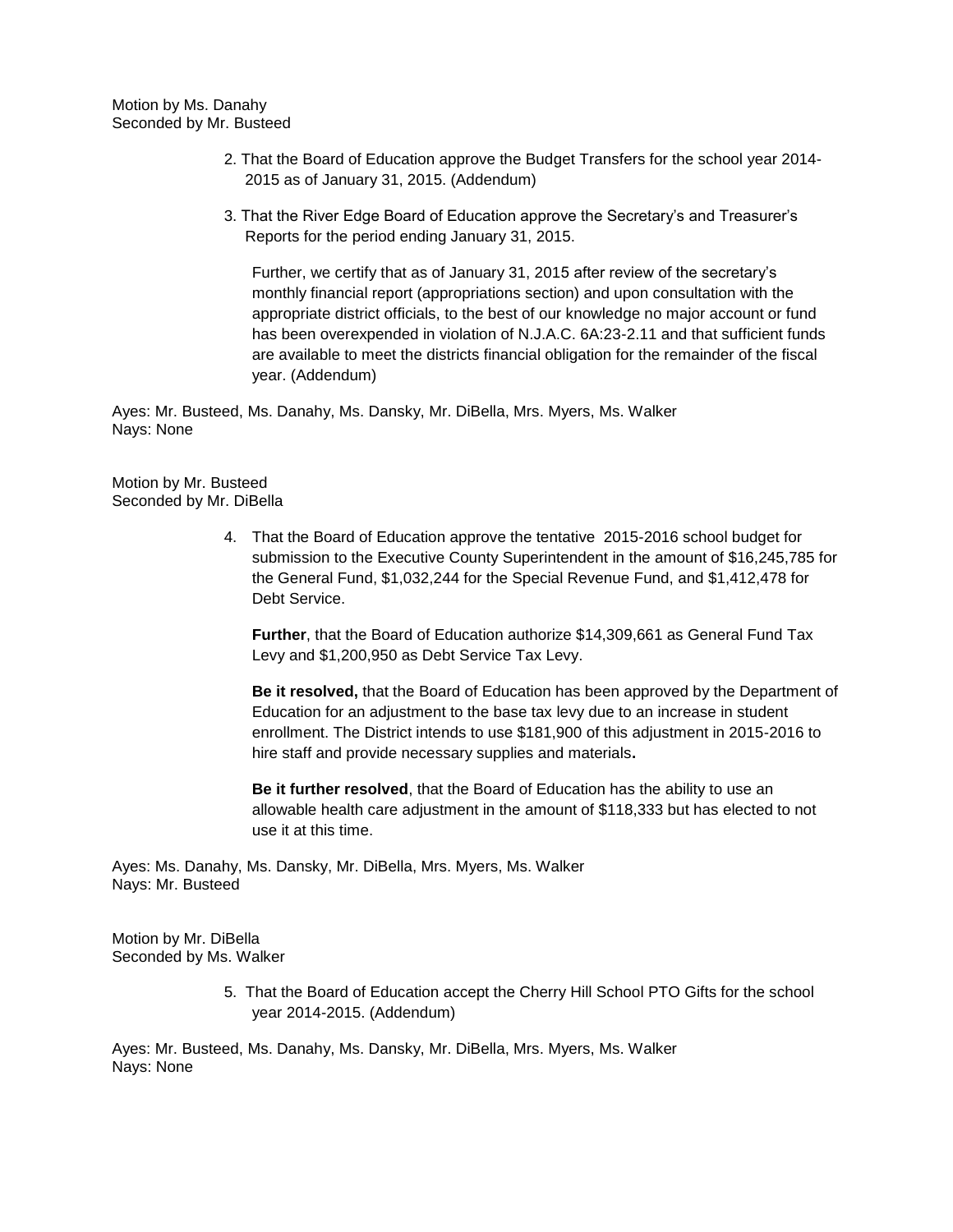### **PERSONNEL**

Motion by Ms. Walker Seconded by Ms. Dansky

- 1. That the Board of Education, with the recommendation of the Superintendent approve Julie Bernhard, Leave Replacement Teacher, effective on or about March 26, 2015 through June 30, 2015, MA, Step 3.
- 2. That the Board of Education with the recommendation of the Superintendent approve Caroline Church, Leave Replacement Teacher, effective March 23, 2015 through June 30, 2015, BA, Step 1-2.
- 3. That the Board of Education, with the recommendation of the Superintendent approve April Kaiser, Leave Replacement Teacher, effective on or about May 4, 2015 through June 30, 2015, BA, Step 1-2.
- 4. That the Board of Education, with the recommendation of the Superintendent approve the following as Substitute Teacher for the 2014-2015 School Year.

Julie Bernhard Melissa Dobroshi April Kaiser Nanette Riabov

- 5. That the Board of Education, with the recommendation of the Superintendent approve Nanette Riabov, Leave Replacement Teacher, effective on or about April 13, 2015 through June 30, 2015, BA, Step 4.
- 6. That the Board of Education accept, with regret, the resignation of Edward MacDonald, Transportation Coordinator, effective March 20, 2015.

Ayes: Mr. Busteed, Ms. Danahy, Ms. Dansky, Mr. DiBella, Mrs. Myers, Ms. Walker Nays: None

## **RIVER EDGE SPECIAL EDUCATION**

### **REGION V ADMINISTRATION & TRANSPORTATION**

Motion by Ms. Dansky Seconded by Ms. Danahy

- 1. That the Board of Education approve the bills & claims dated March 2015 totaling \$652,947.72 including checks #63897 through #64043.
- 2. That the Board of Education approve the following Bid Contract for Galaxia Express.

| Route # | Transporter                         | <b>Per Diem</b> |  |
|---------|-------------------------------------|-----------------|--|
| 2080    | TCI High School   \$164.00 (w/aide) |                 |  |

3. That the Board of Education approve the following Quote Contract with Alpha Care.

| Route # | Transporter                          | <b>Per Diem</b> |
|---------|--------------------------------------|-----------------|
| O202    | <sup>I</sup> Columbia University, NY | \$160.00        |